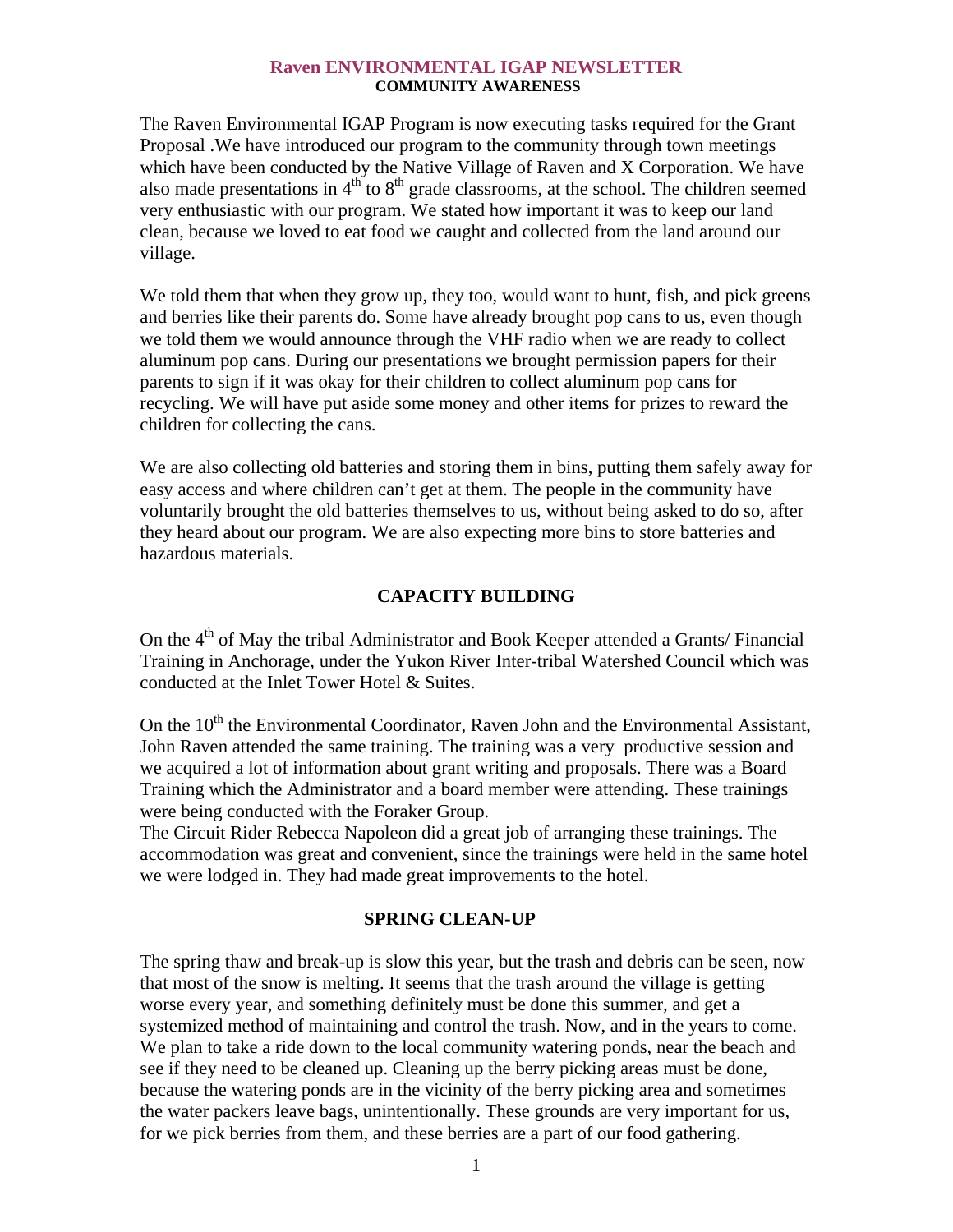The spring clean up will be coming up soon, and the City of Raven is going to be busy conducting the clean-up activities. We will contact the city and see if there is anything we can do from our program, we would like to monitor the clean-up and make sure that they don't miss any areas that need cleaning. Since about half of the community population are 18 and under, the clean-up activities are usually very efficient, with children cleaning up, it doesn't take very long to clean up the whole community. It usually takes about a week to complete the clean-up.

 The village population is about 1,100 and the children make about half of the total population, so they will come 500 strong, and they work fast. The child who fills the most bags of trash will get the main prize which is usually a good bicycle with some other prizes as well. Last year they were giving out cash for each bag that is filled, so filling the most bags become very competitive. So it's not hard to see that they must work fast to fill the bags.

After clean-up there are large piles of bags in area pick-up points all over the community that are also picked up by the city workers, and transported to the dump. We are at the process of backhauling aluminum pop cans, we have made our second shipment and are still collecting, for the children keep bringing bags of cans every day.

We plan to backhaul batteries, and old aluminum boats on the barge that is coming in, in a couple of weeks. We will begin back hauling old cars, ATVs, snow machines, fridges, freezers and florescent light bulbs, after we attend training to extract oil, Freon and other material that need to be extracted , before being back hauled out of here.

# **COMMUNITY PLAN**

All the governing entities have gotten together and produced a Community Plan for new roads, site for the new landfill, to replace the existing dump the city is using now, and three or four sites for the new airport , which the community will select, and should become a reality in the next few years.

 The Division of Transportation (DOT) came into town in April and presented to the community the four possible sites for the new airport. Some of the locals suggested letting DOT make their road to the new airport first, before making their road to the new landfill, because it will need to be at a safe distance from the new airport, because the new dump site will certainly attract scavengers to the area, like gulls and ravens which will be a hazard to the planes, coming and going. So the new dump will not be in use for a few more years. The community didn't want to conflict in DOT's interests because we do need the new airport badly, as our existing airport is in danger of erosion.

# **LAND PROTECTION**

X Corporation stationed a camp about a mile into the bluffs, on the X side. The purpose of the camp is to keep all ATV's from trespassing into restricted X Corporation land, and tear up the tundra. This land is a part of the Clarence Rhodes National Wildlife Refuge and is the prime nesting habitat for birds that come there annually, probably prime nesting ground for geese and other birds, in all the world. So preserving and protection of the land and wildlife, is a priority that we have made. As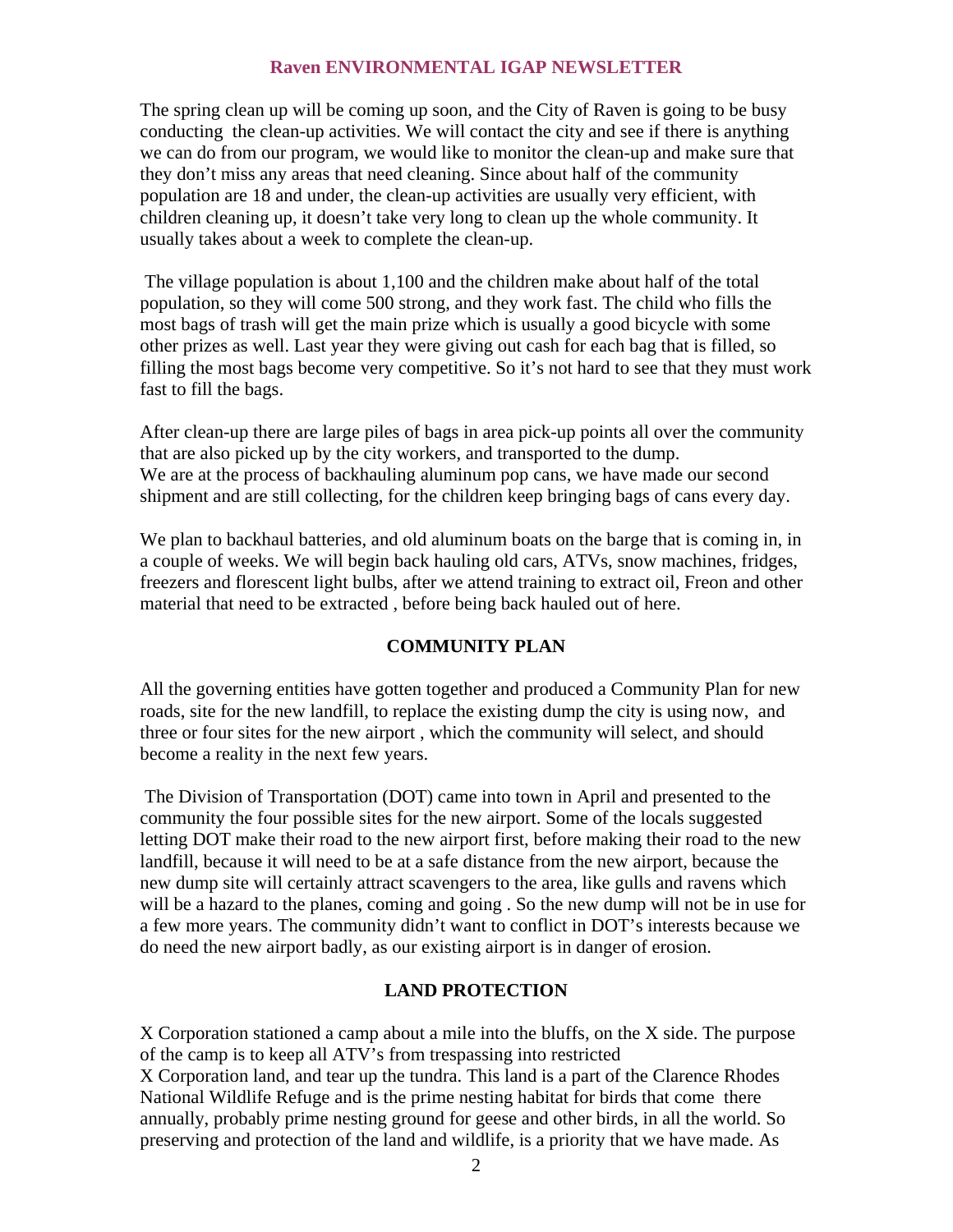subsistence is our main means of getting our food, we have to protect the land and numerous wildlife we have with all the power we have.

The X camp started last year in '05, because people use ATV's to collect eggs, hunt, pick berries and collect greens, tearing up the tundra, and leaving tire tracks all over, endangering wildlife habitat, and environment..

X Corporation has also applied for a Grant to make trails for ATV's, to protect the land around our village. These trails which lead to our various subsistence grounds must be made, for some of these places are far from town and can only be reached by ATV. Most are in walking distances, but carrying a heavy load on tundra is not very easy, but some still do it the old fashioned way, walking.

# **FISHING / CAPE ROMANZOF**

The spring thaw and break-up is unusually slow this year, and there is still a lot of ice in the bay and rivers. Hopefully we will be able to catch the herring and salmon runs before they pass on, north.

The elders say that when there is a prevailing northerly wind all through spring, that it's a sign of good salmon runs, and we've had northerly winds all spring. This may not apply to other regions of Alaska, but it certainly does to our area.

Our generation have witnessed these signs, and also witnessed times of poor salmon runs. We've also noted that at times of shortages, there was hardly any wind or no northerly prevailing wind in the spring, weeks before the salmon runs.

Commercial Fishing this year is also questionable, for there is still a lot of ice in X Bay, but for the sake of the fishermen I hope they do some fishing before the herring pass on. The first run of herring are fish, commercial fishermen usually go after because this is the run that carry the roe, that the Commercial Tenders prefer. The second run are smaller in size than the first, which subsistence fishermen like for they are less fat and easier to dry.

 The lucky few who go to X Bay to collect eggs and hunt birds, usually collect herring fish eggs, on the spawning areas. They spawn all along the north side of X Bay , on kelp growing on rocks. Low tide is the time to collect the eggs, and you have a short time to do this, for the next tide will cover them and they won't be accessible until about 12 hours later. These eggs are a delicacy for us, because they can only be collected for a very short time each year, and they spoil very quickly after being spawned.

 Weather condition is a major factor, for seas are rough when the wind is blowing and almost impossible to maneuver, although some brave the elements, it is very risky, because weather conditions change very quickly. There is no safe haven between X Bay and Raven, but two small sloughs that go out into the sea and to go into these sloughs is very risky, in rough waters.

 Collecting fish eggs and fishing for tom cods were banned for a few years in X Bay, when high levels of contamination was discovered on Fowler Creek. All this contamination originated from the Cape Romanzof Long Range Radar System( LRRS) camp. Monitoring of the area ranging from Black River (about 20 miles north of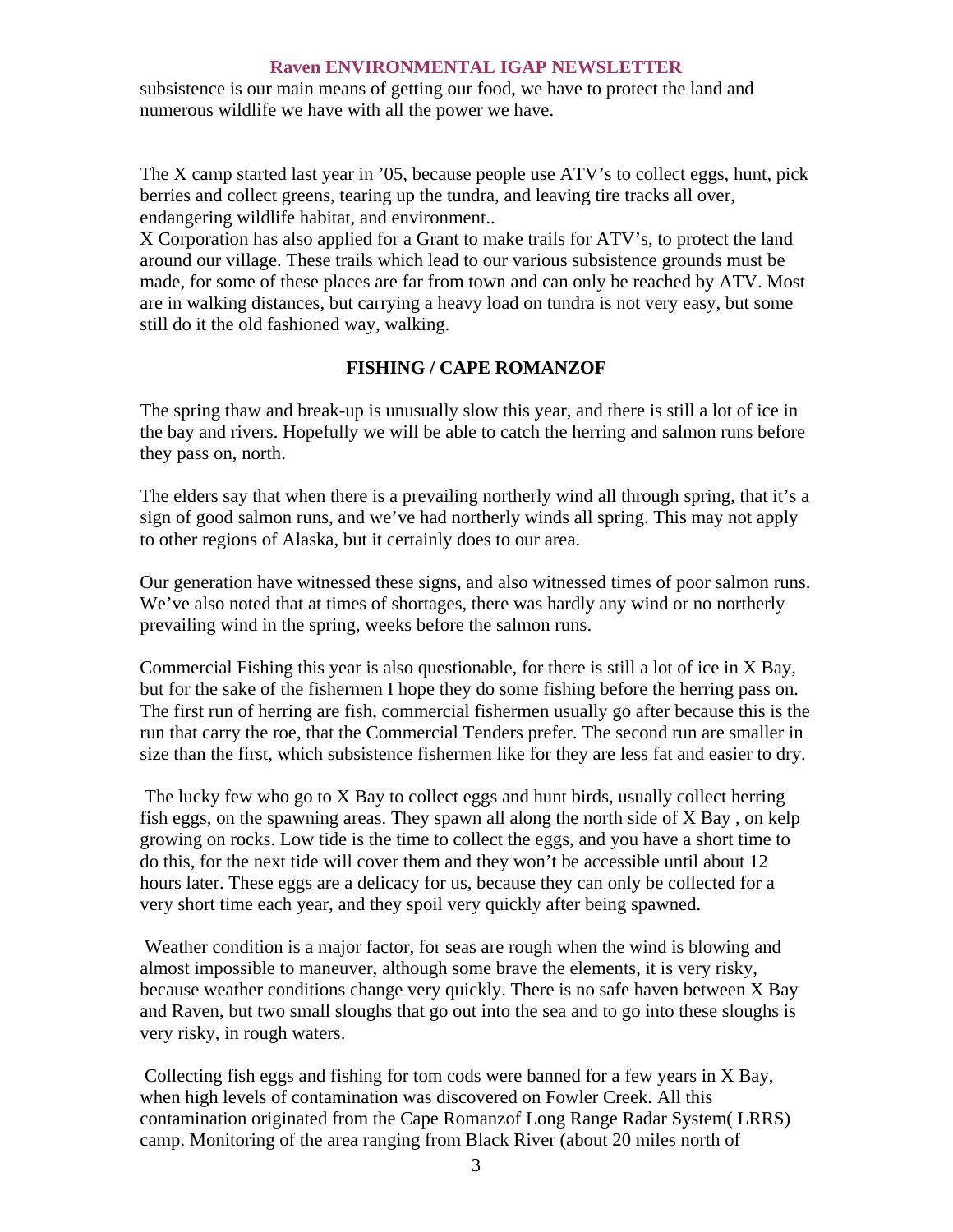Scammon Bay) to the Hazen Bay area(about 25 miles south of Raven) are still on-going. Water samples are taken from these areas on a timely basis. The Native Village of Paimiut is working with Dr. Mike Smolen in monitoring these areas, in partnership with other villages in the vicinity of similar radar systems. Raven John, and Albert John are the personnel working closely with Dr. Smolen. The samples are sent and studied in a number of universities down in the lower 48's. They are doing an excellent job and their project is expanding to other fields, as well. Raven is fortunate to have two federally recognized Tribal Governments in the same town, to administer to the needs of their tribal members, and work together, for their goals and objectives are to benefit all the people of Raven.

# **WASTE CONTAINMENT**

The problem of plastic shopping bags scattered all over the community and surrounding area is a concern that was brought to our attention by one of our tribal member. We can see that it is going to be a major factor in keeping our community clean.

 The City of Raven is searching for information on procedures to making a Burn Box . They would like to make a burn box out of a 5 thousand gallon oil drum, donated by our oil and gas vender, Crowley. Burning some of the combustible solid waste would partially solve this problem but greatly reduce solid waste bulk and space in our existing dump.

Waste containment has always been our problem here. Trash bags are opened by scavengers and let loose the shopping bags, which are easily airborne, and blown on, and beyond containment fences, by the slightest of breeze. What we would like to do is ban plastic shopping bags from the stores and venders completely. We will suggest replacing them with paper bags, which are biodegradable, and environmentally friendly. In Emmonak, plastic shopping bags were banned from the whole village, and in Kotlik, all Styrofoam was also banned, and anyone caught or using Styrofoam products would be fined as a penalty, which is a major step in solid waste management. They are convenient as totes and containers for just about anything, but we would benefit more if we got rid of the plastic shopping bags completely from the community.

# **CILLAM YUA**

Extension of our current project has been accepted, for we began late in the fiscal year. We were to have begun our project in September of 2005, but actually started in January of 2006. Our project Coordinator was concerned about the Comprehensive Environmental Assessment being done right, to make our Solid Waste Management Plan. For the assessment is a crucial step, that must be done to meet the needs and tasks of our Grant Proposal. As this project is the first of its kind in our village, we would like to do a thorough job, and start a systemized method of disposing solid waste, and keeping our community and environment clean, now and in the years to come. We would like to set a good example and do the job right, because this project must be done immediately, if we are to keep our traditional, cultural practices, and values alive.

 Our ancestors lived and used this land for hundreds of years and left very little sign of ever being here. That's how much they respected the land that gave them everything they needed. They knew there existed a supreme being that watched over them, and they knew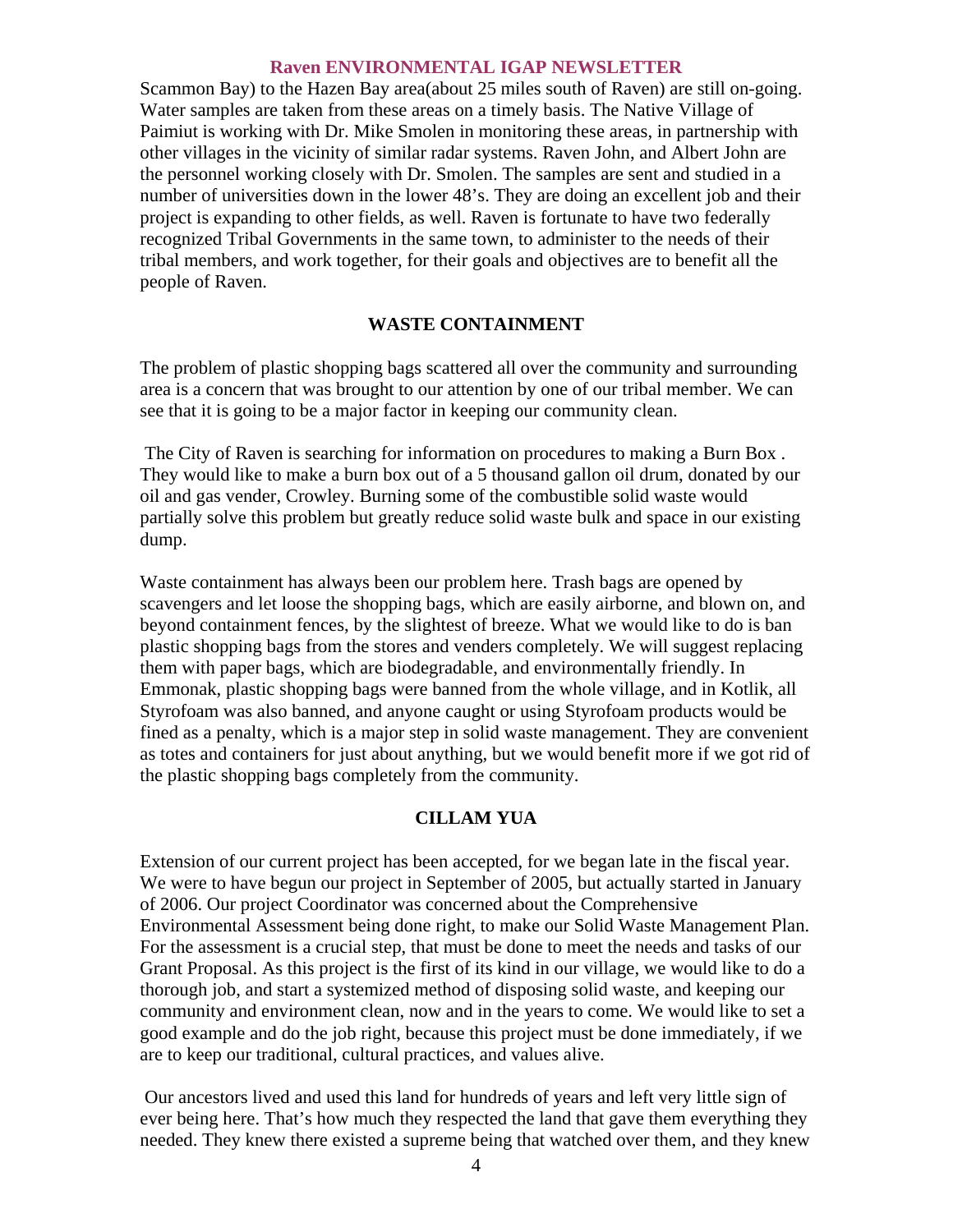the supreme being was closely related to the land, environment, and the weather. They called the supreme being " Cillam Yua" which means, Maker of the land and sea, Maker of all animals and fish, Maker of the weather, Watcher of the world, and many others, to name a few. They knew all this without any outside influence, of modern teachings and religions. Every activity they performed was both physical and spiritual, for all, and everything they possessed, they acquired from the land and sea, which they revered and respected, above all else.

 They lived a nomadic life, moving continually from camp to camp to the area of their subsistence hunting, fishing, berry picking and foraging. They were very busy in the short summer months, when the sources were available, and they would store them away for the long, harsh winter months, which is three quarters of the whole year.

 It was in the winter that they celebrated the yearly catch, through, potlatches, singing and dancing, thanking " Cillam Yua" for allowing them to catch and collect from His bounty. Their ethics, and moral standards were not unlike those of the civilized world today, but theirs were based on being a good human being, helping, caring for others and working together for the good of all.

 It was when the modern, western civilization arrived, bringing teachers, merchants and missionaries, that they faced uncertainty. It was good that they brought modern tools, food, clothing and other convenient equipment. But the preachers and priests are the ones who changed their lives, making them feel their culture was inferior to this newly arrived strange existence they didn't know about. They knew there existed other natives like themselves in other areas of Alaska, but these new people were different, they seemed arrogant, they were dressed different and talked in a strange language. These first encounters must have been odd and strange, for neither could understand each others language and customs were different, communication was probably restricted to mostly sign language and gestures. It was most likely miscommunication in each others, that brought difficulty in expressing their feelings and emotions. Neither knew about each other and it is hard to express feelings, emotions, and ideas with signs and gestures. So no doubt that communication was a major factor, in their first encounters.

 The Roman Catholic priests came to the villages and established themselves into the communities. Seeing these people performing some kind of rituals, in the local gathering place, knowing the people were not Christians, but savage-like, made them think that dancing was some sort of devil worship, the priests told the people that Eskimo dancing was evil and banned it from the village activities, disregarding the people's beliefs, traditional practices, and cultural values. And seeing how much advanced these people were, who brought all these modern equipment with them, made some think maybe what these new people are saying about them is right. Maybe they should give-up some of their ancestors cultural practices and live like these new people.

 Their tools were so much more advanced and convenient, and they didn't have to hunt and forage for their food. Maybe what they're doing is really wrong, after all. Feelings of doubt, and confidence in local and personal status was now uncertain, in whole, some of the practices they valued the most were actually being erased from their existence. Most natives suffered from the cultural shock, emotionally, physically, and most of all, spiritually.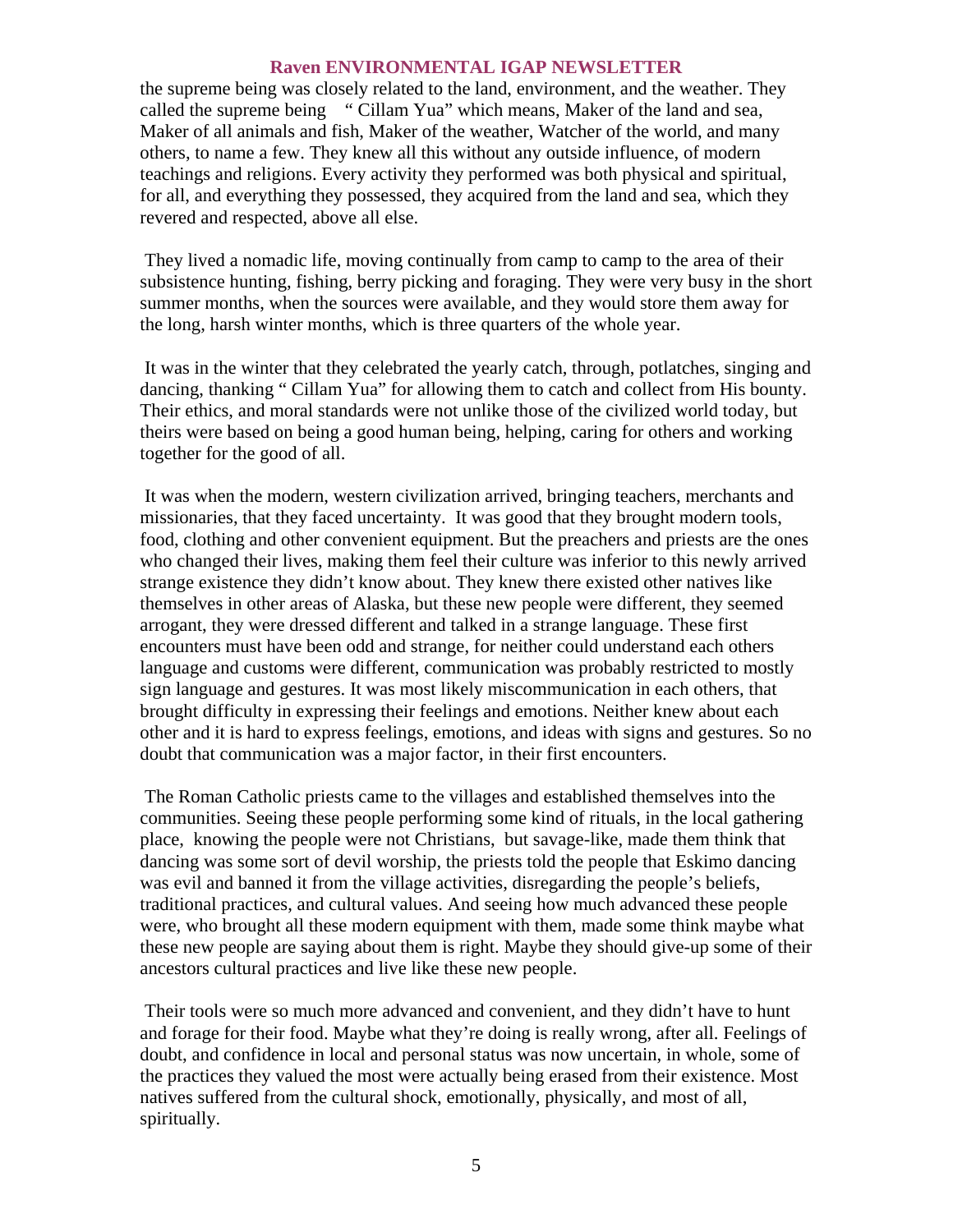Some continued their usual practices, despite what the missionaries were saying, these were those who were rebellious and would not budge. Now, there were those who were converted into these new religions, and those who still practiced their customs. The feeling of separation was alien to the people, for they had always done everything together with one mind, and same goals. Most didn't know where to turn to, but to the community leader, who was probably the wisest elder, learned in Yupik traditional customs and practices. They had survived for hundreds of years, in the harshest climate and environment on traditional knowledge and customs passed down from generation to generation, and didn't need outside help to survive, physically or spiritually.

The unity of the Real People was broken by the very people whose job is to bring peace, unity and prosperity to their congregation. Their intentions were probably good, but I don't think they realized what they were doing to the people, or realized that their "God" and the natives "Cillam Yua, were one and the same. It damaged the self esteem of the Yupiks (real people), for they greatly admired and respected their traditional practices, customs, and heritage. They grew up, and survived on these cultural standards for many generations, for survival in this harsh land meant to adapt and adjust to each changing of the season. Giving up the things they had practiced for generations, like traditional customs and values their ancestors worked so hard to teach them, extremely hurt their feelings, and some did give up dancing and singing. For these practices were ingrained in their blood, and very existence. They gave up the things that were most dear to their hearts, for dancing and singing was one way they expressed, praise and thanks, to " Cillam Yua",

And, no amount of praying could have topped their direct, close relationship with Him. These first missionaries were the Puritan type, fire and brimstone preachers, more like dictators, who were self righteous, who believed their way was the only way. Little did they know that these simple people, communicated daily in their own way, with their Maker, through appreciation of all sources given, never wasting anything used for food and material, looking out for each other, and sharing what's available with others, who aren't as fortunate, or simply being a good human being was complement enough to honor " Cillam Yua".

 Today the priests and ministers are more lenient, and flexible, giving their congregation elbow room, and are more understanding. We have taken back, and will never lose our culture and traditional way of life. We value deeply what our ancestors handed down to us, for us to keep. We value all the resources available to us. We will never give up our traditional heritage, cultural practices, and traditional values, ever again. We will continue to practice how our ancestors used the land. We will use the land like they have always used it, with respect and reverence. We deeply value all our people. We will always value our close relationship with our land and environment. We will always value, and continue, our close relationship with our "Cillam Yua", with all our whole heart, mind, body, and soul. For the land and the people, are one, and the same, as it always was, and will be for many generations to come.

For the sake of our Ancestors and Descendants, "We will keep and hold our land, Always". "Our land will hold and keep us, Forever"

# **CILLANGCARILLEQ**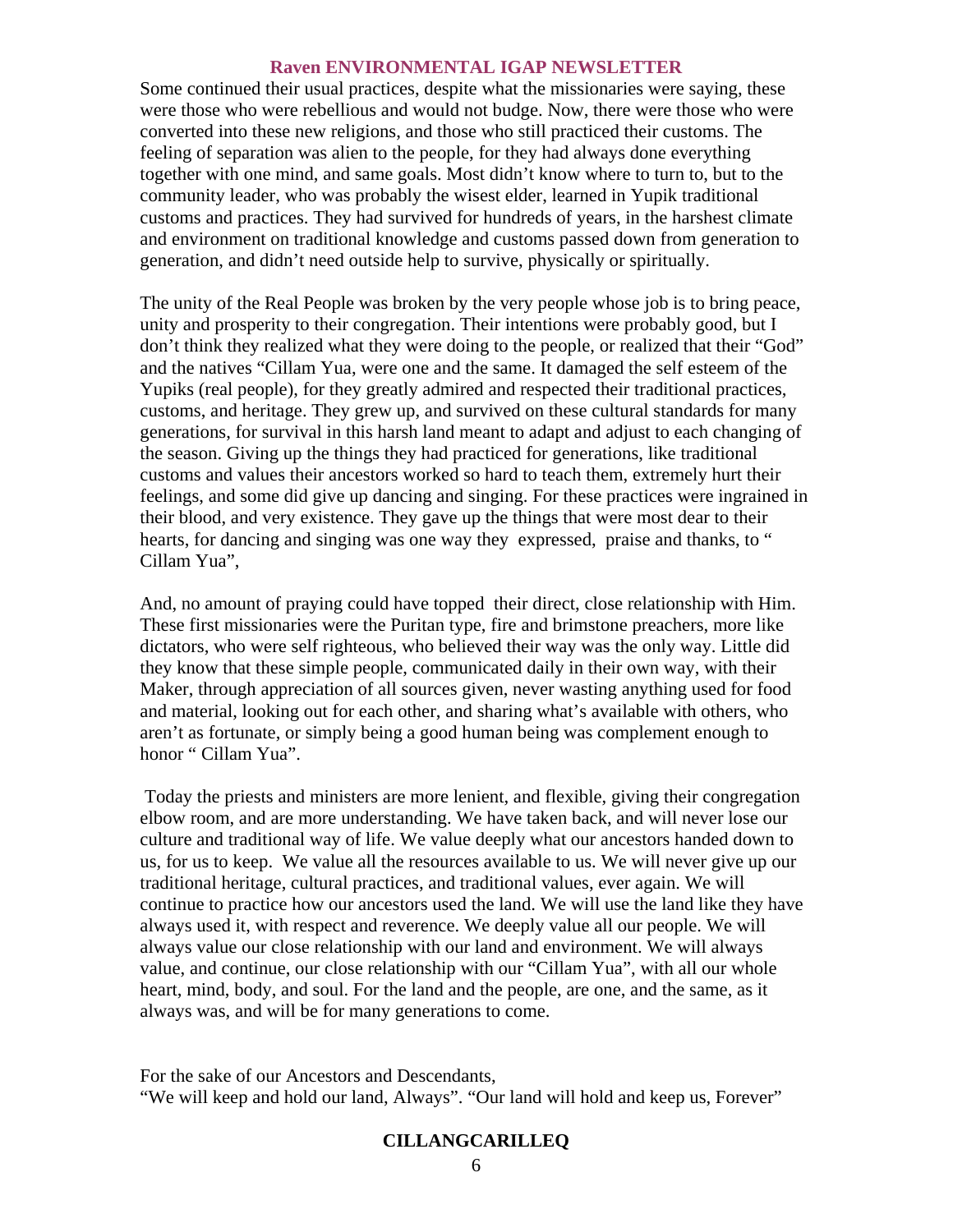Naparyarmiut IGAPaat maii, caliarkatek maavet carluut tungitnun ayarniutaak. Yuut quyuruluki caliapuk qanrutkelqapuk. Elitnaurvigmun cali mikelengurnun qanrutkelkapuk. Nunamteneng nertuamta carrinaku pingnaqniartukut. Ellaitlu anglikuneng cali aturyugciqaat, nerengnaqsaraq. Ilaitlu aka cananeng tairqelruluteng, maavet calivimegnun. Akimeng aka nunuliutekaitneng ellilruukuk. Makuneng cali batterillerneng quyurcilunung.

# **LICALLEQ ANCHORAGAMI**

Cikuirvik citamaurtelrani ukuk angayuqaput, akiiliurtallu licaryartulruuk Anchoragami, wangkuklu, qulengurtelrani. Akimeng unakutengnaqsarameng licalrukut. Amlermeng liilluta wani qavartarvigmi. Yaqvanun ayagpegnata licarluta asilruuk. Elluarluku Rebecca Napoleonam kitugtelrulliinia. Ukut Yukon River Inter-Tribal Watershed Councilat mana angayuqirluku. Wani Inlet Tower Hotel and Suites witaluta. Nervingqerluni, tawaten akalriakun ayanrilengremi nernaqluni. Naparyarmiut cali angayuqait, councilaat ilitneng maligluni tamavet cali licaryartulruuk. Witavikesciluta licalrukut.

# **CARRILLEQ UPNERKAMI**

Upnerkaq maii cukaituq, makut tauwam carlut aka tangernariluteng. Alrakuakan manii amlerinartut. Kiarpak cukameng caliaqnaqluteng, egtelrit cali kiturnaqluteng. Unaavet pengunun mertarviit unataryaranunlu, paqciqukuk. Ilait carlugneng unicituut mertagvigmun. Kavlakuarat neqkaput unatarviit carrirnarqai. Naparyarmiut nunat qanikcairuskan carriqataraat. Ilakluki carriqata, tamalkuan nunat pisqelluki cameng unercivkenaki carrisqeluki. Avgit nunat mikelenguwut, 1,100 cipluku nunat pitaut, migelenguut amlertut. Akanivkenateng nunat tamalkuita carrituit. Amlenkacarak maguneng bicyclameng apqitneng pikengetuk. Akimeng ilait cikituut, qaillun baganeng amlertalrianeng avulra tangerluku. Nunatlu calisaita migelenguut avulrit quyurluki amavet egcivigmun egluki. Tallimani ernerni, tamani taqutituut.

Ciananeng wanirpuk avurtukuk, kiaku liccarrarlunung masinallerneng parcakun ayagciciciqukuk, alingnarkelriit auwarrarluki imaitneng. Amleriisiyagtut awatemteni. Ayagciskata utumaqerciquq nunaput.

# **NUNAT TANGRUALRAT**

Naparyarmiut angayuqaruarit quyurluteng callerkateng civumteni tangrualkait Nutarameng egcivigkameng piliyuryaqut. Pivirucan egciviput. Ukutlu airportaneng pilitulit (Division of Transportation) manitelkakut citamaneng witavigkaitneng, nunat tauna ellaita cucukatateng teguciqaat. Egcivik miyevik mallerpernaku piliinarqa. Naruyat tulukarutlu egcivigmun micugciqut, tengsutnun arnaqluteng tengaulrianun. Ellait (DOT) tumiyariciqut nutaramun airportamun. Pilimarikan wangkuta tumiyariniartukut, ukunun aviraucuartuq, miyervik imarpiim nangaa. Canimi mana piurengaituk, alrakuni tauwam qayutuni. Makut merem, anatlu tumyarait, kiagpak piliqatarait. Nutaramun Elitnaurvigmun civumeng tekingnaciqaat. Kiagpak cali taqengialenganani, ayuquq, nunat cali cayuwenaituq. Housingat cali tekicugnaunaki.

# **NUNAM MURILKELRA**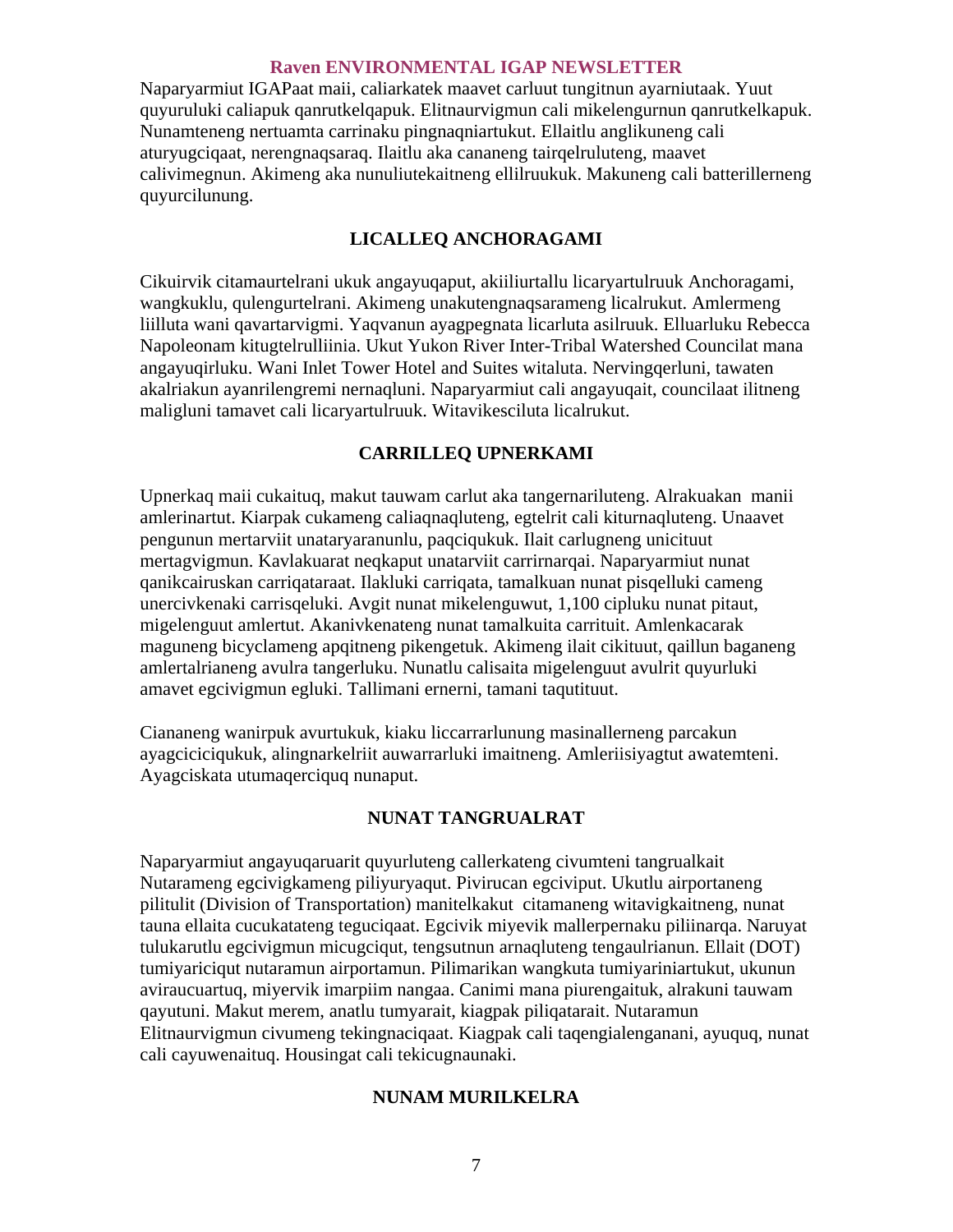Ukut nunautemta pikestiit, Sea Lion Corporationaq pamani nunam kellutestikaineng pelatekameng nuparcilruut, mulrurneng yugluku. Makut akalriat nunavut navguqatatgu. Pumna tengmiat kayangirviat navrurpailratgu murilkesqelluku. Mana Kavamum, melquliurtetlu nuna murilkataqaat. Amleret tengmiat mani irnituut, ellaita muna elkartelqaat ungungsinun pikeniluku, mana cali Naparyarmiut nunautekluku. Cailkameng nersatuamta kelutenarqa. Pitaciramcitun kayuput aturluku kellutetuaput. Alrani mana ayagnilruuk. Sea Lion Corporationaq cali akimeng uptelruuk ayaraviit tumiyariyugluki. Mana nuna awatemteni navgurpailran.Yuut ilait pekluteng ayaratuut piyumalriit.

# **NEQSULLEQ QUGCIGMI**

Qanikcam, cikumlu upnerkarpak cukaituq, urulra. Tayiima plugpialgata neqet cikuiruskili. Upnerkarpak neggermeng anukliumaqukut. Civuliamta piaqakut neggegmeng anuqliumaqan neqengqetuniluku. Wanguta cali mana elpekelqaput upnerkami quniumaqan neqaitetulra. Kiagpak neqlirciqengatuq, neggegmeng anuqliumaqukut. Ukut cali Qugcigmi neqsutulit nallunaqluni unangelerkat. Qugciim cali ilua cikulirluni. Iqalluarpiit civuqliit angenruut, melunqerluteng. Makut, akineng unangengnaqelriit pitaqetuit, Qugcigmi. Kinguqliit mikelruut, uquirlruluteng, kinerenginrulutenglu.

.Ilaitlu qugcigmeng elkuaneng pisuraqluteng, nutegyalriit, kayangusulritlu. Teggalkut qaingitni iqalluarpiit qurtut. Kenetmi tauwam pitaqnaqluteng. Cilla tauwam asiraqan imarpirkun uyivnaqluni. Elkuaneng, iqaluanenglu cugigmeng pisunermeng taqqalruut Cape Romanzofami alingnarqelriameng nalkutlermegni. Meq yuvrituat alrakulra tamalkuan, Pamaken Qipengayiim painganeng, kanavet Aprutem painganun.

Ukut Native Village of Paimiut, pukiglimeng ilaluteng umeng Dr. Mike Smolenameng ilaluteng meq yuvrituat, yugnun alingenaqengan. Agatha Napoleonaq, Bosco Olsonaq, Albert Simonaqlu mana caliaqaat. Allaneng nunaneng uqisqarluteng,( Long Range Radar Systemaat) nunitni witalriit.

Caliateng elluarluku ayautaat, allanunlu calianun, cagluteng, mavet caliarattun ayuqelriit. Maii tamana asirilruuq, elquaneng picaurluteng, iqalluatlu asiringatut.

# **CARLUUT CAGCULRAT**

Iciivaq yumta iliit tailuni qanrutakut plastic bagat cagniluki piciatun nunamteni, awatemteni cali. Makut lavkameng kiputaqamta asigtat cartut, piciatun. tangnirulluku mana awatvut. Uqgelameng makut plasticaat anuqem tengcuggai. Lavkaat mani tangersarturciqapuk, kalikaneng cimiryumakata nunamtenun uqisqauciqniluki. Legeskuneng utuumaqeryartuq awatvut. Naparyarmiut angayaqait ivartut qaillun legcivigmeng piliyumalratneng tiangkallermeng aturluteng. Ukut uquliurtemta tiangkallermeng nunat cikilqait, atuurarkaitneng legcivilikata. Carluut utumaqeryartut, egcivigmi. Imangami plastic bagat atunrilqait, kalikaneng cimirluki. Qeruligmilu styrofoamat atunrirluki cali. Kinallu makuneng atulra akilicivkarluku, nutaan mavet asirluni mavet caliamtenun. Manilu tamakut atunriqata carluut utumaqeryartut mani awatemteni, cailkamilu. Arenqigyaqut piciatun asigtauluteng, asinruyartuq tauwam mani atunriqata, kalikanenglu nunam ilaksumakaineng cimirluki.

#### **CILLAM YUA**

Caliamegnun mana nengkanilra amkut angayuqamegnun cangakenritaat. Algarni Septemberami ayarnirarkaulruyaqukuk, Januarimi tauwam ayarnilrukuk. Amkut angayuqamegnun elluarluku caliapuk taqesqelluku. Makut carluut aulukelrit arenkigcuryakluku maii, awanillu ernerni aturarkamteni.

8